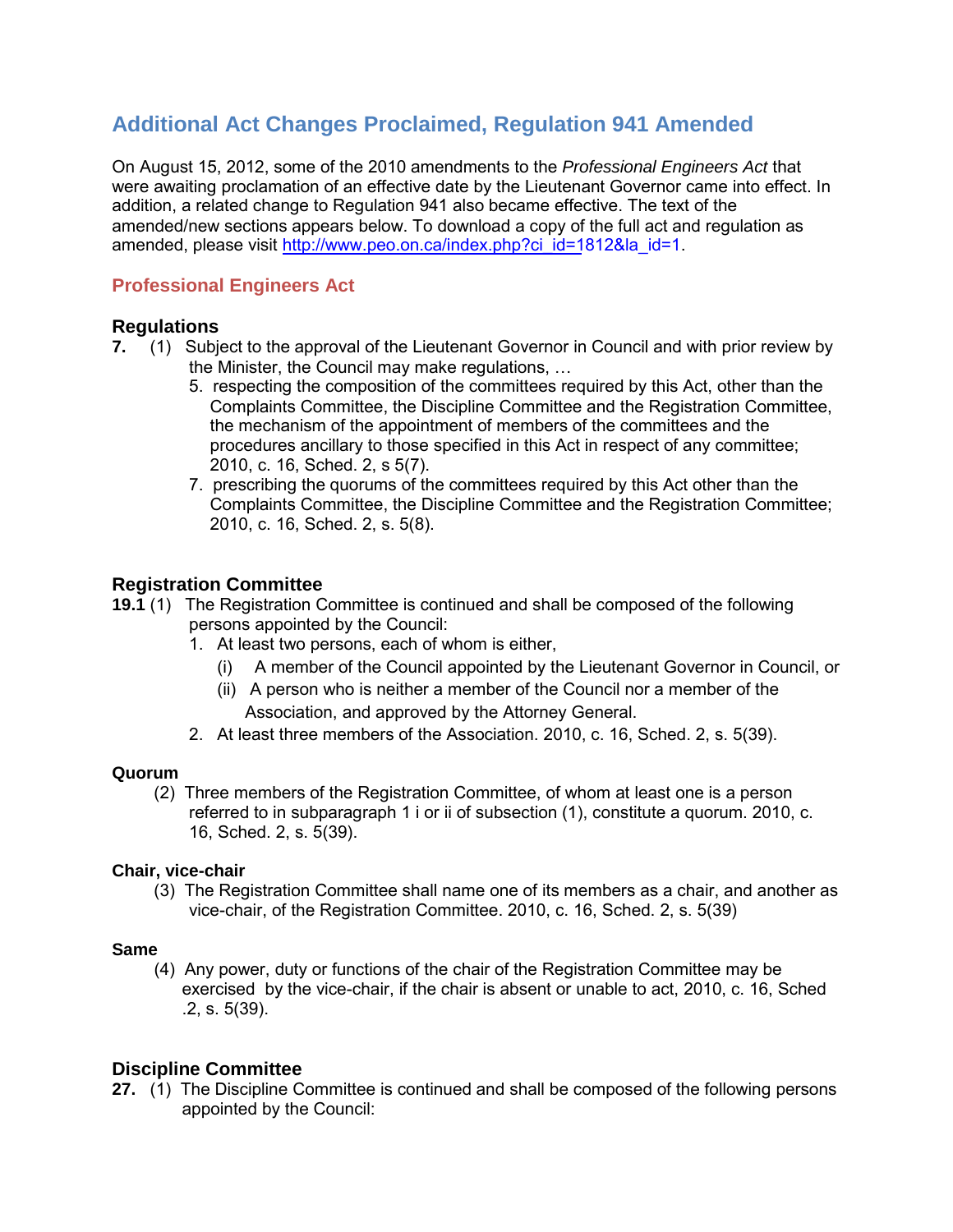- 1. At least one elected member of the Council.
- 2. At least one member of the Association who is, i. a member of the Council appointed by the Lieutenant Governor in Council, or ii.not a member of the Council, and approved by the Attorney General.
- 3. At least one person who is,
	- i. a member of the Council appointed by the Lieutenant Governor in Council under clause 3(2)(c), or
	- ii.neither a member of the Council nor a member of the Association, and approved by the Attorney General.
- 4. At least three members of the Association each of whom has at least 10 years experience in the practice of professional engineering. 2010, c. 16, Sched. 2, s. 5(59).

## **Quorum**

(2) One of each of the persons appointed under paragraphs 1, 2, 3 and 4 of subsection (1) constitute a quorum of the Discipline Committee. 2010, c. 16, Sched. 2, s. 5(59).

## **Chair, vice-chair**

(3) The Discipline Committee shall name one of its members as chair, and another as vice-chair, of the Discipline Committee. 2010, c. 16, Sched. 2, s. 5(59).

#### **Same**

(4) Any power, duty or function of the chair of the Discipline Committee may be exercised by the vice-chair, if the chair is absent or unable to act. 2010, c. 16, Sched. 2, s. 5(59).

## **Referral to panel**

- (5) Within 90 days after a matter is referred to the Discipline Committee for hearing and determination, the chair may,
	- (a) select a panel from among the members of the Committee that includes at least one of each of the persons appointed under paragraphs 1, 2, 3 and 4 of subsection  $(1);$
	- (b) designate one of the members of the panel to chair it;
	- (c) refer the matter to the panel for hearing and determination; and
	- (d) set a date, time and place for the hearing. 2010, c. 16, Sched. 2, s. 5(59).

## **Powers of panel**

(6) A panel established under subsection 5 has all the powers, duties and functions of the Discipline Committee with respect to the hearing and determination of the matter referred to the panel, and a decision or order of the panel is deemed to be a decision or order of the Committee. 2010, c. 16, Sched. 2, s. 5(59).

#### **Majority required**

(7) All disciplinary decisions of the Committee or of a panel established under subsection (5) require the vote of a majority of those of its members presiding over the matter. 2010, c. 16, Sched. 2, s. 5(59).